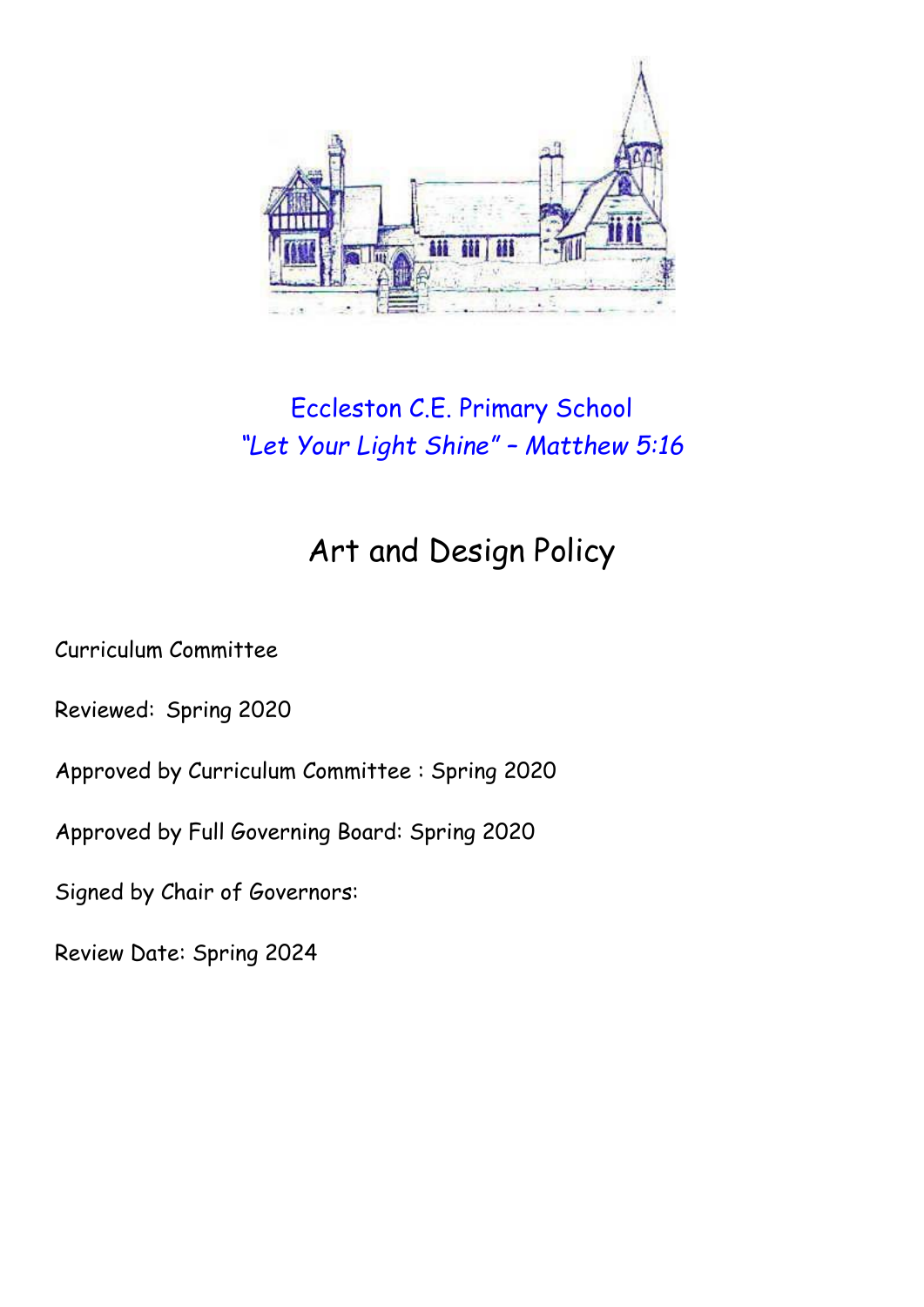# **Our Vision Statement**

**At Eccleston C of E Primary School we are united in our vision to prepare our children for life in the modern world.**

**We will do this by instilling a lifelong love of learning and embedding Christian values that reflect the example Jesus has set.**

**We strive for excellence in all we do, enabling all members of our school to flourish.**

### **Introduction**

At Eccleston CE Primary School, we value the importance of the arts provision to nurture the whole child. We believe it allows each individual to use their imagination to inspire their creativity, take risks and extend their cultural understanding. This will promote enjoyable, memorable learning experiences and develop an individual's spiritual, moral, social and cultural understanding of the world in which they live.

"Art is a foundation subject of the National Curriculum and an important part of developing our children's ability to develop their individual creativity, express their ideas and understanding and to work both individually and collaboratively with others." National Curriculum 2014

# **Intent**

At Eccleston, we value Art and Design as an important part of the children's entitlement to a broad and balanced curriculum. Art and Design provides the children with the opportunities to develop and extend skills and an opportunity to express their individual interests, thoughts and ideas.

Art, craft and design embody some of the highest forms of human creativity. A high-quality art and design education should engage, inspire and challenge pupils, equipping them with the knowledge and skills to experiment, invent and create their own works of art, craft and design. As pupils progress, they should be able to think critically and develop a more rigorous understanding of art and design. They should also know how art and design both reflect and shape our history, and contribute to the culture, creativity and wealth of our nation.

Through quality art teaching, staff support all children in:

- Producing creative work, exploring their ideas and recording their experiences
- Becoming proficient in drawing, painting, sculpture and other art, craft and design techniques

• Evaluating and analysing creative works using the language of art, craft and design Learning about great artists, craft makers and designers, and understand the historical and cultural development of their art forms.

• Enjoying art through a broad and balanced curriculum which builds on previous work and achievements.